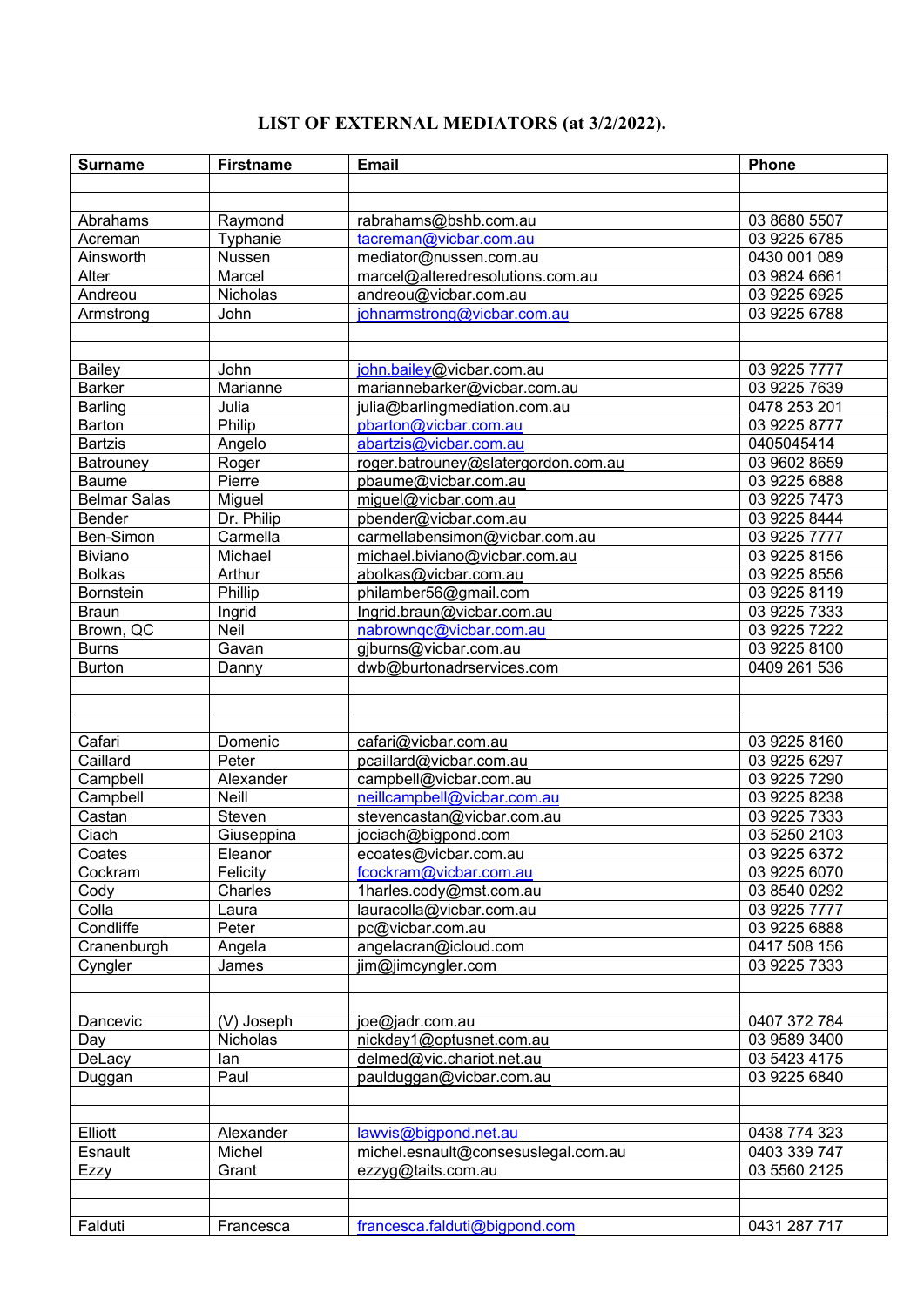| <b>Surname</b> | <b>Firstname</b> | <b>Email</b>                       | Phone        |
|----------------|------------------|------------------------------------|--------------|
|                |                  |                                    |              |
|                |                  |                                    |              |
| Ferrari        | Darren           | darrenferrari@vicbar.com.au        | 0412 124 076 |
| Fleming        | Tasman           | fleming@vicbar.com.au              | 03 9225 7333 |
| Ford           | Andrew           | achieve mediation@bigpond.com      | 0409 337 271 |
| Fogarty        | Alex             | alexfogarty@vicbar.com.au          | 03 9225 6262 |
| Fox            | Glenice          | glenfox@bigpond.net.au             | 0418 300 829 |
| Fraatz         | Andrew           | fraatz@vicbar.com.au               | 03 9225 7403 |
| Freeman        | Sheila           | sheila@sheilafreemanconsulting.biz | 0418 542 621 |
|                |                  |                                    |              |
|                |                  |                                    |              |
|                |                  |                                    |              |
| Gatford        | Susan            | susangatford@vicbar.com.au         | 03 9225 7556 |
| Gillies        | Bill             | bill.gillies@vicbar.com.au         | 03 9225 8292 |
| Glover         | John             | jglover@vicbar.com.au              | 03 9225 8025 |
| Goldstein      | Robert           | rgoldstein@rgmediation.com.au      | 0423 384 823 |
| Goodwin        | Dr David         | goodwindavid011@gmail.com          | 03 9225 6777 |
| Greenberger    | Ralph            | greenberger@vicbar.com.au          | 03 9225 7793 |
| Gutman         | Judy             | j.gutman@latrobe.edu.au            | 03 9479 1563 |
|                |                  |                                    |              |
|                |                  |                                    |              |
|                |                  |                                    |              |
| Hamilton-Green | Susan            | susanhg@tpg.com.au                 | 0419 104 494 |
| Hannan         | Paul             | phannan@vicbar.com.au              | 03 9225 8743 |
| Hannon         | Lisa             | lhannon@vicbar.com.au              | 03 9225 8459 |
| Harris         | Richard          | camelot@vicbar.com.au              | 03 9225 6876 |
| Hassan         | Haroon           | haroon.hassan@vicbar.com.au        | 03 9225 6777 |
| Hassan         | Nawaar           | n@nhassan.com                      | 03 9225 7777 |
| Hastings       | Malcolm          | maljanhastings@bigpond.com         | 0413 336 208 |
| Heaton, QC     | Michael          | heaton@chancery.com.au             | 03 8600 1766 |
| Hebblewhite    | Mark             | hebblewhite@vicbar.com.au          | 03 9225 8121 |
| <b>Hills</b>   | Graham           | ghills@heinzlaw.com.au             | 03 5331 2966 |
| Horan          | Tony             | tonyhoran@vicbar.com.au            | 03 9225 7704 |
| Huntersmith    | Danielle         | dhuntersmith@optusnet.com.au       | 0419 399 411 |
|                |                  |                                    |              |
|                |                  |                                    |              |
|                |                  |                                    |              |
|                |                  |                                    |              |
| Indovino       | Adrian           | adrian@astonlegalgroup.com.au      | 03 8391 8411 |
| Indovino       | Patrick          | patindo@vicbar.com.au              | 03 9225 7777 |
| Ireland        | Julian           | julianireland@yahoo.com.au         | 03 9225 7514 |
|                |                  |                                    |              |
|                |                  |                                    |              |
| Jurica         | Stephen          | jurica@vicbar.com.au               | 03 9225 8543 |
|                |                  |                                    |              |
|                |                  |                                    |              |
| Kanarev        | <b>Nicholas</b>  | nkanarev@vicbar.com.au             | 03 9225 8716 |
| Kaplan         | Jonathan         | legalandmediation@kaplanlaw.com.au | 03 8686 9197 |
| Karnis         | Panayiota (Pat)  | pkarnis@vicbar.com.au              | 03 9225 7777 |
| Katotas        | Viola            | viola@vicbar.com.au                | 03 9225 7999 |
| Kim            | David            | dkim@vicbar.com.au                 | 03 9225 6802 |
| Kinda          | Lydia            | Ikinda@vicbar.com.au               | 03 9225 6884 |
| Kistler        | Peter            | pkistler@vicbar.com.au             | 03 9225 7211 |
| Korke          | Jason            | jasonkorke@vicbar.com.au           | 03 9225 6085 |
| Korman         | Jonathan         | jkorman@vicbar.com.au              | 03 9225 7935 |
|                |                  |                                    |              |
|                |                  |                                    |              |
| Lane           | Leslie           | les.lane@alethiamediation.com.au   | 03 5941 9598 |
| Lesage         | Oliver           | oliver.lesage@vicbar.com.au        | 03 9225 7222 |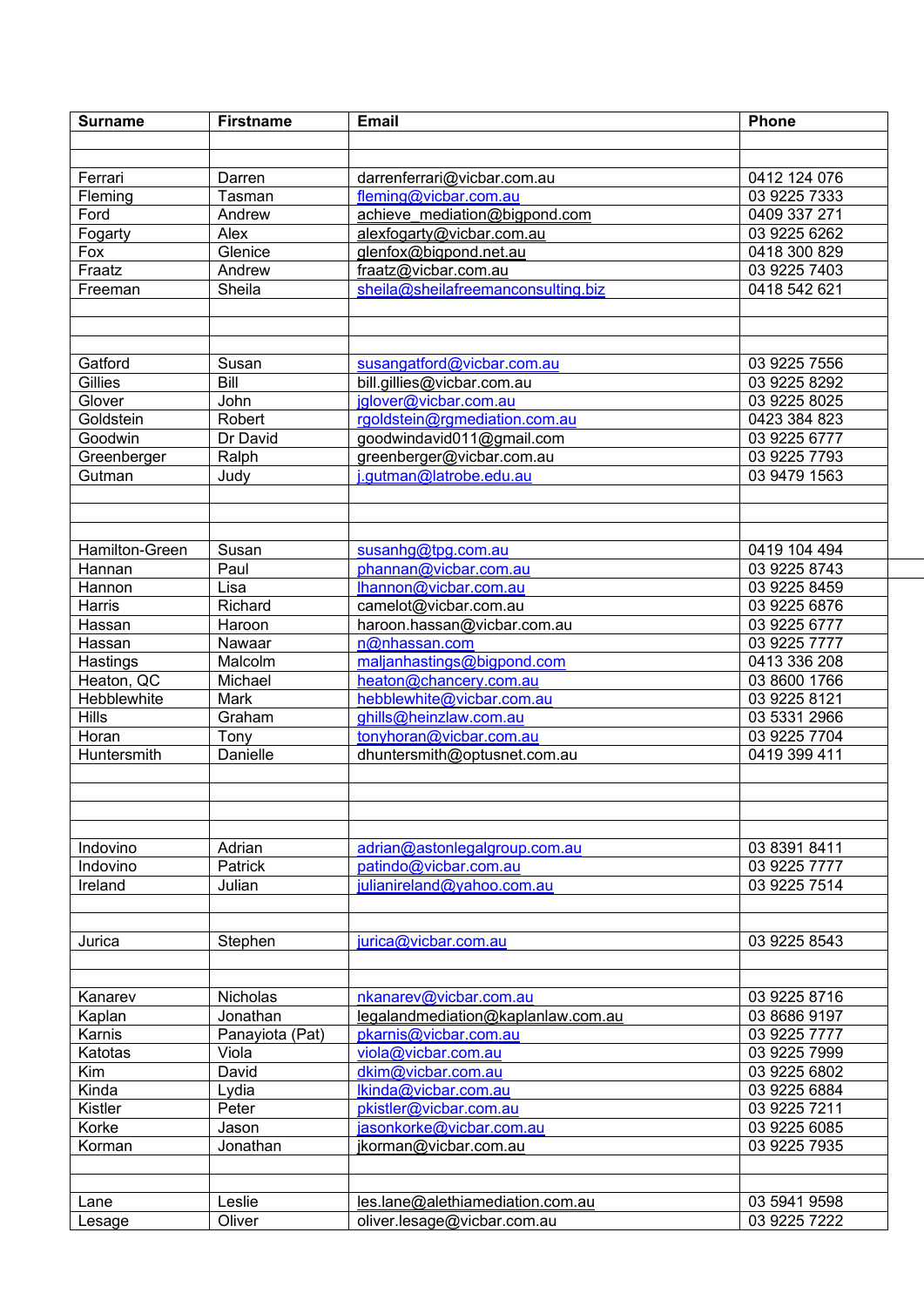| <b>Surname</b> | <b>Firstname</b> | <b>Email</b>                             | <b>Phone</b> |
|----------------|------------------|------------------------------------------|--------------|
|                |                  |                                          |              |
|                |                  |                                          |              |
| Leung          | John             | leung@vicbar.com.au                      | 03 9225 7763 |
| Liner          | Dennis           | dliner@tisherliner.com.au                | 03 8600 9333 |
| Lithgow        | Peter            | plithgow@vicbar.com.au                   | 03 9225 7888 |
| Lye, OAM, QC   | William          | wemlye@vicbar.com.au                     | 03 9225 8427 |
|                |                  |                                          |              |
|                |                  |                                          |              |
| McCarthy       | Christine        | Christine@christinemccarthymediation.com | 0418 556 232 |
| McCullagh      | <b>Brian</b>     | bmccullagh@vicbar.com.au                 | 03 9225 7626 |
| McDermott      | Paul             | pwmcd@vicbar.com.au                      | 03 9225 7628 |
| <b>McGirr</b>  | Adrian           | mcgirrmediation@gmail.com                | 0413 318 697 |
| McInnis        | Murray           | murraymcinnis@vicbar.com.au              | 03 9225 7482 |
| McKillop       | Mark             | mark.mckillop@vicbar.com.au              | 03 9225 7592 |
| McLean         | Adam             | amclean4@me.com                          | 0487 778 456 |
| McRae-Anderson | Anna             | anna@mcrae-andersonmediation.com.au      | 0408 490 960 |
| Mariole        | Sophie           | smariole@vicbar.com.au                   | 03 9225 7092 |
| Mitchell       | Michael          | mitchellmediation@mail.com               | 0447 710 062 |
| Moloney        | Peter            | petermoloney@vicbar.com.au               | 03 9225 7343 |
| Moore          | <b>Russell</b>   | rmoore@vicbar.com.au                     | 03 9225 8458 |
| Morfuni        | Carmel           | clerks@gordonandjackson.com.au           | 03 9225 7333 |
| Morris         | Scott            | scottmorris@vicbar.com.au                | 03 9225 6777 |
| Muller         | Adrian           | adrian.muller@vicbar.com.au              | 03 9225 6057 |
| Muller         | Roland           | roland@pl.com.au                         | 03 8699 4099 |
|                |                  |                                          |              |
|                |                  |                                          |              |
| Nash           | Holly            | hnash@vicbar.com.au                      | 03 9225 8784 |
| Nichol         | Carey            | cnichol@vicbar.com.au                    | 03 9225 8638 |
| Nolan, QC      | Anthony          | anolan@vicbar.com.au                     | 03 9225 7132 |
| Nowotny        | Joanne           | jnowotny@dcsi.net.au                     | 0438 221 411 |
| <b>Nunns</b>   | John             | jnunns@vicbar.com.au                     | 03 9225 7222 |
|                |                  |                                          |              |
|                |                  |                                          |              |
| O'Brien        | Angela           | aob@vicbar.com.au                        | 03 9225 6083 |
| O'Brien        | David RJ         | dob@vicbar.com.au                        | 02 9225 8480 |
| O'Connell      | Anne             | al.oc2@optusnet.com.au                   | 0419 138 847 |
| O'Donnell      | Christopher      | christopher.odonnell@vicbar.com.au       | 0448 392 061 |
| Okazaki        | Reiko            | okazaki@vicbar.com.au                    | 03 9225 7666 |
| Orwin          | Miriam           | miriam@alphalink.com.au                  | 03 9527 3585 |
| O'Shea         | Gerard           | gerard.oshea@vicbar.com.au               | 0413 575 036 |
|                |                  |                                          |              |
| Panagiotidis   | Fotini           | fotini@vicbar.com.au                     | 03 9225 7444 |
| Pannifex       | David            | pannifex@vicbar.com.au                   | 03 9225 8406 |
| Pauline        | Glen             | glen.pauline@vicbar.com.au               | 0411 707 487 |
| Paull          | Kerry            | kerrypaull@vicbar.com.au                 | 02 9225 7444 |
| Porritt        | Sarah            | sjporritt@vicbar.com.au                  | 03 9225 8744 |
| Puyol          | Manuel           | mpuyol@vicbar.com.au                     | 03 9225 7888 |
|                |                  |                                          |              |
|                |                  |                                          |              |
| Raby           | Jill             | jill@jillraby.com                        | 0404 870 343 |
| Renwick        | Samantha         | Samantha.renwick@vicbar.com.au           | 03 9225 7666 |
| Rice           | Gavan            | gavanrice@vicbar.com.au                  | 03 9225 7502 |
| Rivette        | Michael          | rivette@chancery.com.au                  | 03 8600 1717 |
| Robertson      | Evelyn           | evelina@mediations.net.au                | 0438 334 841 |
| Ross           | Donna            | dr@donnarossdisputeresolution.com        | 03 8648 6422 |
| Rowland        | <b>Stuart</b>    | rowland@vicbar.com.au                    | 03 9225 8340 |
| Rozenbes       | Saul             | sroz@optusnet.com.au                     | 0412 518 292 |
| Rundell        | John             | john@johnrundell.com                     | 03 9660 5701 |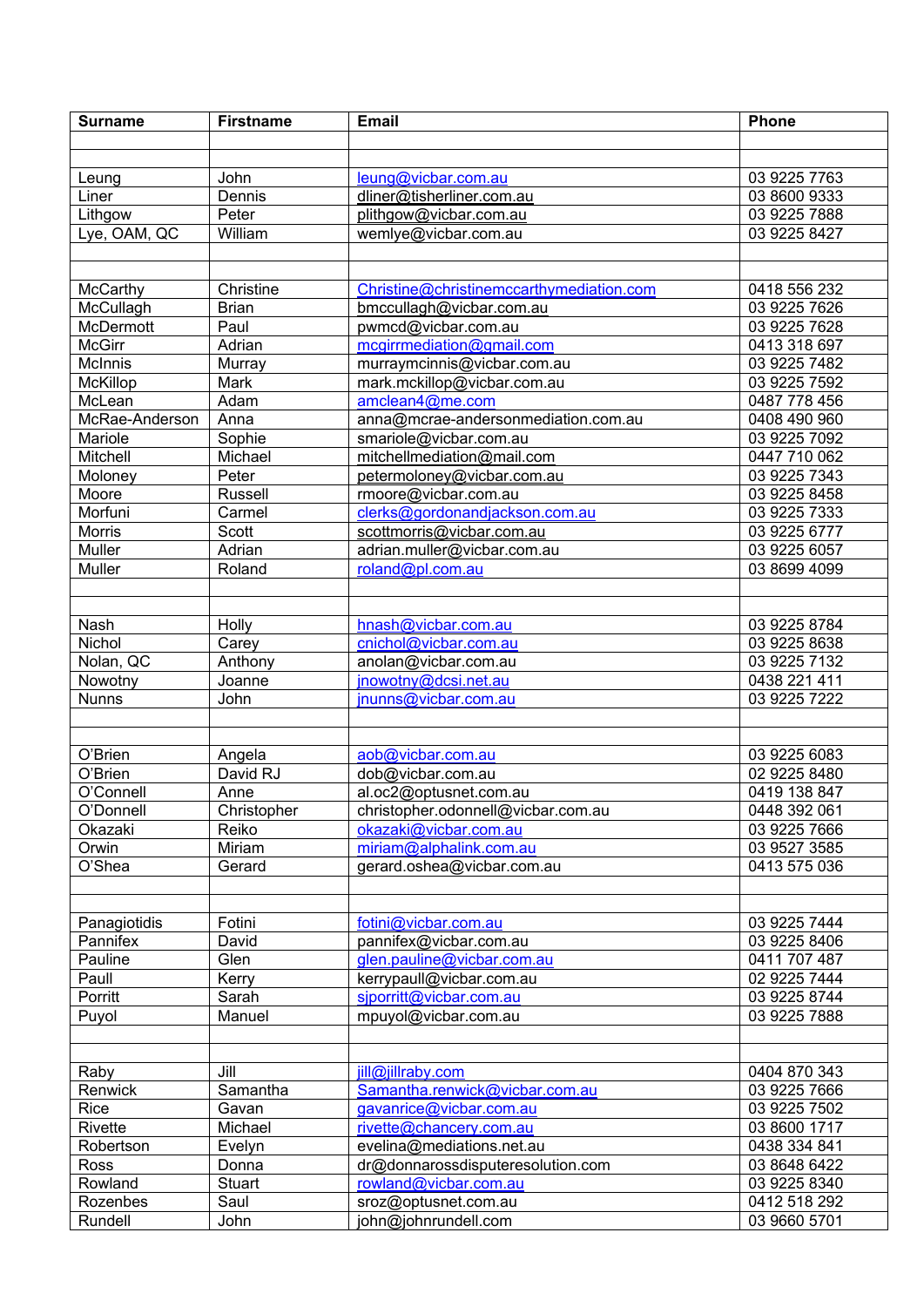| <b>Surname</b>    | <b>Firstname</b> | <b>Email</b>                            | <b>Phone</b> |
|-------------------|------------------|-----------------------------------------|--------------|
|                   |                  |                                         |              |
|                   |                  |                                         |              |
|                   |                  |                                         |              |
|                   |                  |                                         |              |
| Sadler            | Robert           | rjsadler@vicbar.com.au                  | 03 9225 8752 |
| Salpigtidis       | Constantine      | csal@vicbar.com.au                      | 03 9229 5017 |
| Samo              | Ed               | edsam@samolawyers.com.au                | 03 9326 9955 |
| Sanders           | David            | sanders@vicbar.com.au                   | 03 9225 7222 |
| Saunders          | Roderick         | rodsaunders@vicbar.com.au               | 03 9225 8570 |
| Saville           | Temple           | tsaville@vicbar.com.au                  | 0407 544 322 |
| Scott             | lan              | ian.scott06@gmail.com                   | 03 8643 1118 |
| Segal             | Adam             | adam.segal@vicbar.com.au                | 03 92258413  |
| Sevdalis          | Mary             | msevdalis@vicbar.com.au                 | 03 9225 7333 |
| Sharrock          | David            | david@disputeover.com.au                | 03 8561 3399 |
| Sheehan           | Anne             | amsheehan@vicbar.com.au                 | 03 9225 8199 |
| Shireffs          | Douglas          | dshirrefs@vicbar.com.au                 | 0422 372 404 |
| Silver            | Andrew           | Andrew.silver@vicbar.com.au             | 03 9225 6370 |
| Silver            | Joel             | jsilver@vicbar.com.au                   | 03 92256604  |
| <b>Stark</b>      | William          | williamstark@vicbar.com.au              | 03 9225 7222 |
| <b>Stavris</b>    | Jim              | jimstavris@vicbar.com.au                | 03 9225 6319 |
| <b>Stesin</b>     | Vasantha         | vstesin@stesinlegal.com                 | 0412 327 771 |
| <b>Streckfuss</b> | Karen            | karenstreckfuss@vicbar.com.au           | 0413 009 763 |
| Sullivan          | James            | james.sullivan@sullivanbraham.com.au    | 03 5143 1999 |
| Swart             | Emma             | eswart@vicbar.com.au                    | 03 9225 8063 |
| Sweeney           | Michael          | msweeney@vicbar.com.au                  | 03 9225 7005 |
| Sykes             | Andrew           | sykes@vicbar.com.au                     | 03 9225 6410 |
|                   |                  |                                         |              |
|                   |                  |                                         |              |
| Teicher           | Rika             | rika@teicher.com.au                     | 03 9225 7777 |
| Ternovski         | Dimitri          | d@ternovski.com                         | 03 9036 2979 |
| Thistleton        | Gerard           | gtimediation@gmail.com                  | 0401 532 086 |
| Thorne            | Vince            | cobdentools@bigpond.com.au              | 03 5595 4455 |
| Tiernan           | Eliza            | eliza.tiernan@vicbar.com.au             | 0402 904 242 |
| Tiernan           | Michael          | michael.tiernan@tiernanmediation.com.au | 0407 079 866 |
| Tierney           | <b>Brian</b>     | tierneymediation@gmail.com              | 0403 300 959 |
| Turfrey           | Jacqualyn        | jacki.turfrey@vicbar.com.au             | 03 9225 8558 |
|                   |                  |                                         |              |
|                   |                  |                                         |              |
| <b>Umbers</b>     | Alison           | umbers@vicbar.com.au                    | 03 9225 6985 |
|                   |                  |                                         |              |
|                   |                  |                                         |              |
| Waters            | Mark             | mwaters@cielegal.com.au                 | 0419 517 565 |
| Webb              | Owen             | owen@jpasolicitors.com.au               | 03 5721 3990 |
| Wein              | Alan             | alan.wein@weinmediation.com.au          | 03 9500 0740 |
| Wells             | Michael          | mike@betterseparations.com.au           | 0408 359 027 |
| White             | Steve            | wcl@computerlaw.com.au                  | 03 9629 3709 |
| Whitehead         | Tim              | admin@resolutionlegal.melbourne         | 03 9998 9711 |
| Whitten, QC       | Michael          | whitten@chancery.com.au                 | 03 8600 1777 |
| Williams          | Andrew           | andrew@northeastmediation.com.au        | 0407 078 199 |
| Williams, QC      | Daryl            | daryl.williams@vicbar.com.au            | 03 9225 8521 |
| Wilmoth           | Stephen          | wilmoth@vicbar.com.au                   | 03 9225 7550 |
| Wilson            | Peter            | pwilson@nevettford.com.au               | 03 5331 4444 |
| Woods             | Andrew           | andrew.woods@vicbar.com.au              | 03 9225 6649 |
|                   |                  |                                         |              |
|                   |                  |                                         |              |
| Young             | Roger            | burramys@internode.on.net               | 03 9225 7333 |
|                   |                  |                                         |              |
|                   |                  |                                         |              |
| Zambelli          | Raini            | zambelli@vicbar.com.au                  | 03 9225 7077 |